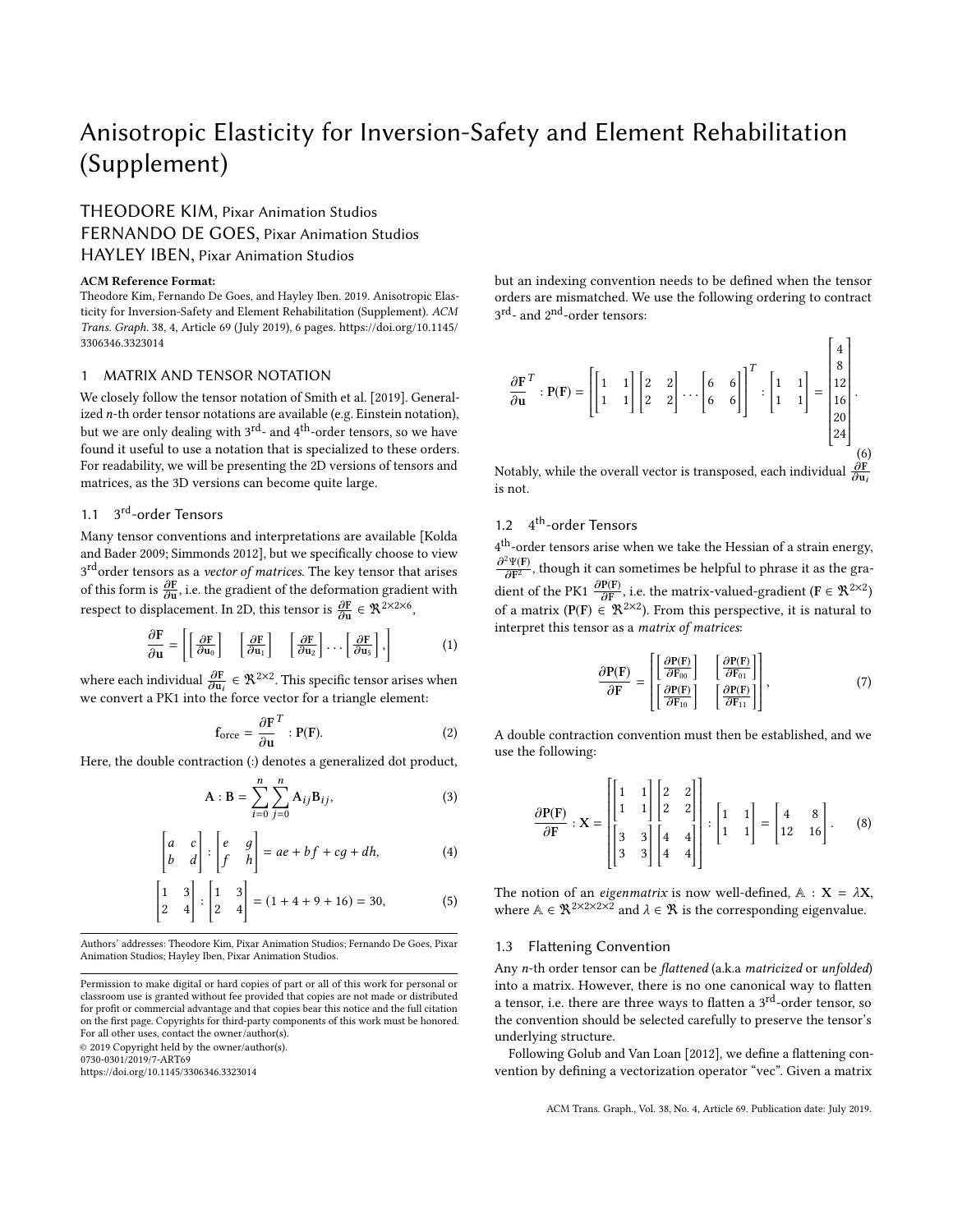$A =$  $\begin{bmatrix} 1 & 3 \\ 2 & 4 \end{bmatrix}$ , the flattening occurs in column-wise order:

$$
\text{vec}(A) = \begin{bmatrix} 1 \\ 2 \\ 3 \\ 4 \end{bmatrix}.
$$
 (9)

A 3<sup>rd</sup>-order tensor is flattened by vectorizing each column:

$$
\mathbb{B} = \begin{bmatrix} 1 & 3 \\ 2 & 4 \end{bmatrix} \begin{bmatrix} 5 & 7 \\ 6 & 8 \end{bmatrix} \begin{bmatrix} 9 & 11 \\ 10 & 12 \end{bmatrix}
$$
 (10)

$$
= \left[ \begin{array}{cc} [B_0] & [B_1] & [B_2] \end{array} \right] \tag{11}
$$

$$
\text{vec}(\mathbb{B}) = \left[ \text{vec}(\mathbf{B}_0) \middle| \text{vec}(\mathbf{B}_1) \middle| \text{vec}(\mathbf{B}_2) \right] \tag{12}
$$

$$
= \begin{bmatrix} 1 & 5 & 9 \\ 2 & 6 & 10 \\ 3 & 7 & 11 \\ 4 & 8 & 12 \end{bmatrix} .
$$
 (13)

And a  $4^{\text{th}}$ -order tensor is flattened by first flattening the matrixof-matrices in column-wise order, and then applying vec to each matrix:

 $\mathbf{r}$  and  $\mathbf{r}$ 

$$
\mathbb{C} = \left[ \begin{array}{ccc} 1 & 3 \\ 2 & 4 \\ 5 & 7 \\ 6 & 8 \end{array} \right] \left[ \begin{array}{ccc} 9 & 11 \\ 10 & 12 \\ 13 & 15 \\ 14 & 16 \end{array} \right] \right]
$$
(14)

$$
= \left[ \begin{array}{cc} [C_{00}] & [C_{01}] \\ [C_{10}] & [C_{11}] \end{array} \right] \tag{15}
$$

$$
\text{vec}(\mathbb{C}) = \left[ \begin{array}{c} \text{vec}(C_{00}) & \text{vec}(C_{10}) & \text{vec}(C_{01}) & \text{vec}(C_{11}) \\ 1 & 5 & 9 & 13 \\ 2 & 6 & 10 & 14 \\ 3 & 7 & 11 & 15 \\ 4 & 8 & 12 & 16 \end{array} \right] \quad \text{(16)}
$$

## 2 STRAIN ENERGY TENSORS

Ī

# 2.1 Flattening the Energy Hessian,  $\frac{\partial^2 \Psi}{\partial \mathbf{F}^2}$

 $\mathcal{L}$ . That coming the Energy Tressian,  $\frac{\partial \mathbf{F}^2}{\partial \mathbf{F}^2}$ <br>Assume we have an arbitrary hyperelastic, isotropic strain energy Ψ. In order to use this energy in a Newton-type solver, we need to compute the eigensystem of its Hessian. This could be written in either tensor form,  $\frac{\partial^2 \Psi}{\partial F^2} \in \mathbb{R}^{2 \times 2 \times 2 \times 2}$ , or directly in flattened form,  $\frac{\partial^2 \Psi}{\partial f^2} \in \mathbb{R}^{4 \times 4}$ , where vec(F) = f.<br>*T* t can often be more concise

Ī

It can often be more concise to write the Hessian in flattened form,  $\frac{\partial^2 \Psi}{\partial f^2} \in \mathbb{R}^{4 \times 4}$ , because the expression can be written in terms form,  $\frac{\partial f^2}{\partial t^2} \subset 2x$ , because the expression can be written in terms of outer products. This is especially helpful when performing an eigenanalysis, because the vectors that comprise the outer products can turn out to be the actual eigenvectors.

Conversely, it can be helpful to write the eigensystems of the Hessian in terms of eigenmatrices. Given the eigenvalues  $\lambda_i$  and eigenmatrices  $Q_i$  of a strain energy, it is straightforward to convert this form back into a flattened Hessian:

$$
\frac{\partial^2 \Psi}{\partial f^2} = \sum_{i=0}^3 \lambda_i \operatorname{vec}(Q_i) \operatorname{vec}(Q_i)^T.
$$
 (18)

When a Hessian needs to be projected to positive semi-definiteness inside a Newton solver, if simple expressions are available for the  $(Q_i, \lambda_i)$  eigenpairs, then then projection can be realized by merely<br>clamping any negative  $\lambda_i$  to zero clamping any negative  $\lambda_i$  to zero.

### 2.2 Analytic Eigenpairs from [Smith et al.](#page-5-1) [\[2019\]](#page-5-1)

Simple, closed-form expressions for the  $(Q_i, \lambda_i)$  eigenpairs are the primary findings of Smith et al. [2019]. We summarize the relevant primary findings of [Smith et al.](#page-5-1) [\[2019\]](#page-5-1). We summarize the relevant details here.

We denote the 4<sup>th</sup>-order Hessian  $\frac{\partial^2 \Psi}{\partial F^2} = \mathbb{H}$  and its flattened ver- $\frac{\partial F^2}{\partial F^2} = \frac{\partial^2 \Psi}{\partial F^2} = H$ . If Q is an eigenmatrix of H, then<br>  $\frac{\partial^2 \Psi}{\partial F^2} = \frac{\partial^2 \Psi}{\partial F^2} = H$ . If Q is an eigenmatrix of H, then  $vec(Q) = q$  is an eigenvector of H. This is important because the SVD of the eigenmatrix  $Q$  can reveal simple structures that are impossible to discover by inspecting the corresponding eigenvector q.

In particular, let us take the SVD of the deformation gradient F:

$$
\mathbf{F} = \mathbf{U} \Sigma \mathbf{V}^T. \tag{19}
$$

[Smith et al.](#page-5-1) [\[2019\]](#page-5-1) defined the following twist (T) and flip (L) matrices in 2D:

$$
\mathbf{T} = \frac{1}{\sqrt{2}} \mathbf{U} \begin{bmatrix} 0 & -1 \\ 1 & 0 \end{bmatrix} \mathbf{V}^T
$$
 (20)

$$
\mathbf{L} = \frac{1}{\sqrt{2}} \mathbf{U} \begin{bmatrix} 0 & 1 \\ 1 & 0 \end{bmatrix} \mathbf{V}^T.
$$
 (21)

Here, the U and V are the exact same rotations as those from the SVD of F. [Smith et al.](#page-5-1) [\[2019\]](#page-5-1) showed that T and L are always two of the four eigenmatrices in all isotropic, hyperelastic energies. An automatic process was also proposed for obtaining closed-form expressions for their corresponding eigenvalues, and it was also shown that simple expressions could often be found for the other two eigenmatrices in 2D.

A similar result was found in 3D, where six of the nine eigenmatrices always have the following closed form:

$$
\mathbf{T}_1 = \frac{1}{\sqrt{2}} \mathbf{U} \begin{bmatrix} 0 & 0 & 0 \\ 0 & 0 & -1 \\ 0 & 1 & 0 \end{bmatrix} \mathbf{V}^T
$$
 (22)

$$
\mathbf{L}_1 = \frac{1}{\sqrt{2}} \mathbf{U} \begin{bmatrix} 0 & 0 & 0 \\ 0 & 0 & 1 \\ 0 & 1 & 0 \end{bmatrix} \mathbf{V}^T
$$
 (23)

ACM Trans. Graph., Vol. 38, No. 4, Article 69. Publication date: July 2019.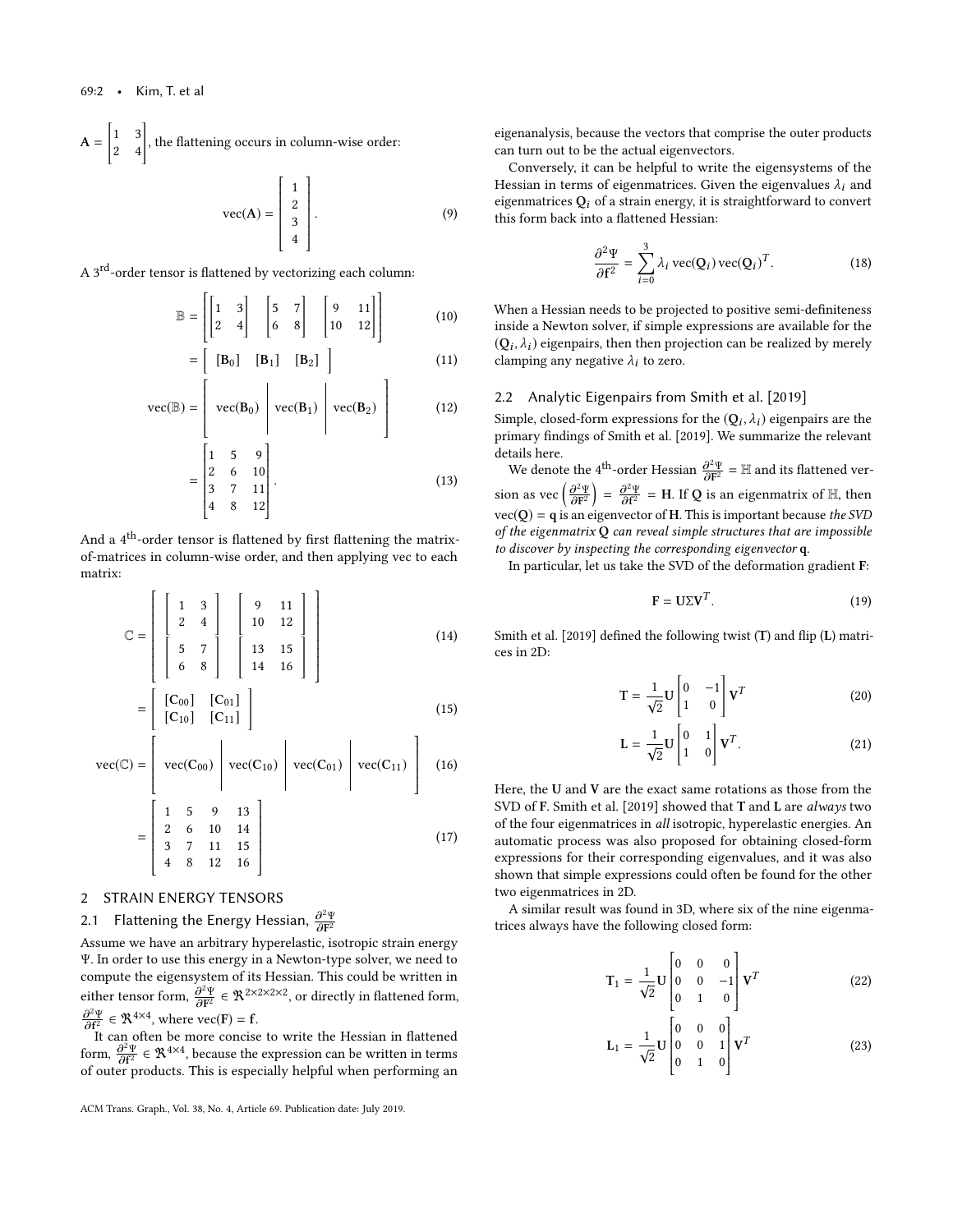$$
\mathbf{T}_2 = \frac{1}{\sqrt{2}} \mathbf{U} \begin{bmatrix} 0 & 0 & 1 \\ 0 & 0 & 0 \\ -1 & 0 & 0 \end{bmatrix} \mathbf{V}^T
$$
 (24)

$$
\mathbf{L}_2 = \frac{1}{\sqrt{2}} \mathbf{U} \begin{bmatrix} 0 & 0 & 1 \\ 0 & 0 & 0 \\ 1 & 0 & 0 \end{bmatrix} \mathbf{V}^T
$$
 (25)

$$
\mathbf{T}_3 = \frac{1}{\sqrt{2}} \mathbf{U} \begin{bmatrix} 0 & -1 & 0 \\ 1 & 0 & 0 \\ 0 & 0 & 0 \end{bmatrix} \mathbf{V}^T
$$
 (26)

$$
\mathbf{L}_3 = \frac{1}{\sqrt{2}} \mathbf{U} \begin{bmatrix} 0 & 1 & 0 \\ 1 & 0 & 0 \\ 0 & 0 & 0 \end{bmatrix} \mathbf{V}^T.
$$
 (27)

We make use of these eigenmatrices in our current work.

# 3 THE CHANGE-OF-BASIS TENSOR  $\frac{\partial \mathbf{F}_{\text{iso}}}{\partial \mathbf{u}}$

## 3.1 The Original Tensor

The original, isotropic change-of-basis matrix  $\frac{\partial F}{\partial u}$  can be written as  $\frac{\partial D_s}{\partial u}$   $\sum_{n=1}^{\infty}$  and the entries of the  $\frac{\partial D_s}{\partial u} \in \mathbb{R}^{3\times 3\times 12}$  and entries  $\frac{\partial \mathbf{D}_s}{\partial \mathbf{u}} \cdot \mathbf{D}_m^{-1}$ , and the entries of the  $\frac{\partial \mathbf{D}_s}{\partial \mathbf{u}} \in \mathbb{R}^{3 \times 3 \times 12}$  3<sup>rd</sup>-order tensor can be written:

$$
\frac{\partial \mathbf{D}_{s}}{\partial \mathbf{u}_{0}} = \begin{bmatrix} -1 & -1 & -1 \\ 0 & 0 & 0 \\ 0 & 0 & 0 \end{bmatrix} \quad \frac{\partial \mathbf{D}_{s}}{\partial \mathbf{u}_{1}} = \begin{bmatrix} 0 & 0 & 0 \\ -1 & -1 & -1 \\ 0 & 0 & 0 \end{bmatrix} \quad (28)
$$

$$
\frac{\partial \mathbf{D}_{s}}{\partial \mathbf{u}_{2}} = \begin{bmatrix} 0 & 0 & 0 \\ 0 & 0 & 0 \\ -1 & -1 & -1 \end{bmatrix} \quad \frac{\partial \mathbf{D}_{s}}{\partial \mathbf{u}_{3}} = \begin{bmatrix} 1 & 0 & 0 \\ 0 & 0 & 0 \\ 0 & 0 & 0 \end{bmatrix} \quad (29)
$$

$$
\frac{\partial \mathbf{D}_{s}}{\partial \mathbf{u}_{4}} = \begin{bmatrix} 0 & 0 & 0 \\ 1 & 0 & 0 \\ 0 & 0 & 0 \end{bmatrix} \quad \frac{\partial \mathbf{D}_{s}}{\partial \mathbf{u}_{5}} = \begin{bmatrix} 0 & 0 & 0 \\ 0 & 0 & 0 \\ 1 & 0 & 0 \end{bmatrix} \quad (30)
$$

$$
\frac{\partial \mathbf{D}_{s}}{\partial \mathbf{u}_{6}} = \begin{bmatrix} 0 & 1 & 0 \\ 0 & 0 & 0 \\ 0 & 0 & 0 \end{bmatrix} \quad \frac{\partial \mathbf{D}_{s}}{\partial \mathbf{u}_{7}} = \begin{bmatrix} 0 & 0 & 0 \\ 0 & 1 & 0 \\ 0 & 0 & 0 \end{bmatrix} \quad (31)
$$

$$
\frac{\partial \mathbf{D}_{s}}{\partial \mathbf{u}_{8}} = \begin{bmatrix} 0 & 0 & 0 \\ 0 & 0 & 0 \\ 0 & 1 & 0 \end{bmatrix} \quad \frac{\partial \mathbf{D}_{s}}{\partial \mathbf{u}_{9}} = \begin{bmatrix} 0 & 0 & 1 \\ 0 & 0 & 0 \\ 0 & 0 & 0 \end{bmatrix} \quad (32)
$$

$$
\frac{\partial \mathbf{D}_{s}}{\partial \mathbf{u}_{10}} = \begin{bmatrix} 0 & 0 & 0 \\ 0 & 0 & 1 \\ 0 & 0 & 0 \end{bmatrix} \quad \frac{\partial \mathbf{D}_{s}}{\partial \math
$$

While the tensor is verbose, it clearly has a simple structure.

### <span id="page-2-0"></span>3.2 The Rehabilitated Tensor

The rehabilitated  $\frac{\partial \mathbf{F}_{\text{iso}}}{\partial \mathbf{u}} = \frac{\partial \mathbf{D}_{s,\text{iso}}}{\partial \mathbf{u}}$ <br>form because **D**, is is more con  $\frac{D_{s,iso}}{\partial u} \cdot D_{s,iso}^{-1}$  tensor has a more complex<br>∍ complicated. The tensor is: form, because  $\mathbf{D}_{s,iso}$  is more complicated. The tensor is:

$$
\frac{\partial \mathbf{D}_s}{\partial \mathbf{u}_0} = \begin{bmatrix} -1 & -\bar{b}_0 - \bar{b}_2 & -1 \\ 0 & 0 & 0 \\ 0 & 0 & 0 \end{bmatrix} + \begin{bmatrix} 0 & 0 \\ 0 & ||\bar{\mathbf{e}}_{\text{max}}|| \frac{\partial \mathbf{n}}{\partial \mathbf{u}_0} & 0 \\ 0 & 0 \end{bmatrix}
$$
(34)

$$
\frac{\partial \mathbf{D}_s}{\partial \mathbf{u}_1} = \begin{bmatrix} 0 & 0 & 0 \\ -1 & -\bar{b}_0 - \bar{b}_2 & -1 \\ 0 & 0 & 0 \end{bmatrix} + \begin{bmatrix} 0 & 0 \\ 0 & ||\bar{\mathbf{e}}_{\text{max}}|| \frac{\partial \mathbf{n}}{\partial \mathbf{u}_1} & 0 \\ 0 & 0 \end{bmatrix}
$$
 (35)  

$$
\frac{\partial \mathbf{D}_s}{\partial \mathbf{u}_2} = \begin{bmatrix} 0 & 0 & 0 \\ 0 & 0 & 0 \\ -1 & -\bar{b}_0 - \bar{b}_2 & -1 \end{bmatrix} + \begin{bmatrix} 0 & ||\bar{\mathbf{e}}_{\text{max}}|| \frac{\partial \mathbf{n}}{\partial \mathbf{u}_2} & 0 \\ 0 & ||\bar{\mathbf{e}}_{\text{max}}|| \frac{\partial \mathbf{n}}{\partial \mathbf{u}_2} & 0 \\ 0 & 0 & 0 \end{bmatrix}
$$
 (36)  

$$
\frac{\partial \mathbf{D}_s}{\partial \mathbf{u}_3} = \begin{bmatrix} 1 & \bar{b}_0 & 0 \\ 0 & 0 & 0 \\ 0 & 0 & 0 \end{bmatrix} + \begin{bmatrix} 0 & ||\bar{\mathbf{e}}_{\text{max}}|| \frac{\partial \mathbf{n}}{\partial \mathbf{u}_3} & 0 \\ 0 & ||\bar{\mathbf{e}}_{\text{max}}|| \frac{\partial \mathbf{n}}{\partial \mathbf{u}_3} & 0 \\ 0 & 0 & 0 \end{bmatrix}
$$
 (37)  

$$
\frac{\partial \mathbf{D}_s}{\partial \mathbf{D}_s} = \begin{bmatrix} 0 & 0 & 0 \\ 1 & \bar{b}_0 & 0 \\ 1 & \bar{b}_0 & 0 \end{bmatrix} + \begin{bmatrix} 0 & ||\bar{\mathbf{e}}_{\text{max}}|| \frac{\partial \mathbf{n}}{\partial \mathbf{u}_3} & 0 \\ 0 & ||\bar{\mathbf{e}}_{\text{max}}|| \frac{\partial \mathbf{n}}{\partial \mathbf{u}_3} & 0 \end{bmatrix}
$$
 (38)

$$
\frac{\partial \mathbf{D}_s}{\partial \mathbf{u}_4} = \begin{bmatrix} 0 & 0 & 0 \\ 1 & \bar{b}_0 & 0 \\ 0 & 0 & 0 \end{bmatrix} + \begin{bmatrix} 0 & ||\mathbf{\tilde{e}}_{\text{max}}|| \frac{\partial \mathbf{n}}{\partial \mathbf{u}_4} & 0 \\ 0 & 0 & 0 \\ 0 & 0 & 0 \end{bmatrix}
$$
(38)  

$$
\frac{\partial \mathbf{D}_s}{\partial \mathbf{u}_5} = \begin{bmatrix} 0 & 0 & 0 \\ 0 & 0 & 0 \\ 1 & \bar{b}_0 & 0 \end{bmatrix} + \begin{bmatrix} 0 & ||\mathbf{\tilde{e}}_{\text{max}}|| \frac{\partial \mathbf{n}}{\partial \mathbf{u}_5} & 0 \\ 0 & ||\mathbf{\tilde{e}}_{\text{max}}|| \frac{\partial \mathbf{n}}{\partial \mathbf{u}_5} & 0 \\ 0 & 0 & 0 \end{bmatrix}
$$
(39)

$$
\frac{\partial \mathbf{D}_s}{\partial \mathbf{u}_6} = \frac{\partial \mathbf{D}_s}{\partial \mathbf{u}_7} = \frac{\partial \mathbf{D}_s}{\partial \mathbf{u}_8} = \begin{bmatrix} 0 & 0 & 0 \\ 0 & 0 & 0 \\ 0 & 0 & 0 \end{bmatrix}
$$
(40)

$$
\frac{\partial \mathbf{D}_{s}}{\partial \mathbf{u}_{9}} = \begin{bmatrix} 0 & \bar{b}_{2} & 1 \\ 0 & 0 & 0 \\ 0 & 0 & 0 \end{bmatrix} + \begin{bmatrix} 0 & 0 \\ 0 & ||\bar{\mathbf{e}}_{\text{max}}||\frac{\partial \mathbf{n}}{\partial \mathbf{u}_{9}} & 0 \\ 0 & 0 & 0 \end{bmatrix}
$$
(41)  

$$
\frac{\partial \mathbf{D}_{s}}{\partial \mathbf{u}_{10}} = \begin{bmatrix} 0 & 0 & 0 \\ 0 & \bar{b}_{2} & 1 \\ 0 & 0 & 0 \end{bmatrix} + \begin{bmatrix} 0 & ||\bar{\mathbf{e}}_{\text{max}}||\frac{\partial \mathbf{n}}{\partial \mathbf{u}_{10}} & 0 \\ 0 & ||\bar{\mathbf{e}}_{\text{max}}||\frac{\partial \mathbf{n}}{\partial \mathbf{u}_{10}} & 0 \\ 0 & 0 & 0 \end{bmatrix}
$$
(42)  

$$
\frac{\partial \mathbf{D}_{s}}{\partial \mathbf{u}_{11}} = \begin{bmatrix} 0 & 0 & 0 \\ 0 & 0 & 0 \\ 0 & \bar{b}_{2} & 1 \end{bmatrix} + \begin{bmatrix} 0 & ||\bar{\mathbf{e}}_{\text{max}}||\frac{\partial \mathbf{n}}{\partial \mathbf{u}_{10}} & 0 \\ 0 & ||\bar{\mathbf{e}}_{\text{max}}||\frac{\partial \mathbf{n}}{\partial \mathbf{u}_{11}} & 0 \\ 0 & 0 \end{bmatrix}
$$
(43)

We must now define the normal derivative,  $\frac{\partial n}{\partial u_*}$ , where the inward-<br>facing normal is facing normal is,

$$
\mathbf{n} = \frac{\mathbf{e}_2 \times \mathbf{e}_0}{\|\mathbf{e}_2 \times \mathbf{e}_0\|} \tag{44}
$$

0 0

which yields

$$
\frac{\partial \mathbf{n}}{\partial \mathbf{u}_*} = \frac{1}{\|\mathbf{e}_2 \times \mathbf{e}_0\|} \frac{\partial \mathbf{e}_2 \times \mathbf{e}_0}{\partial \mathbf{u}_*} - \frac{(\mathbf{e}_2 \times \mathbf{e}_0)^T \frac{\partial \mathbf{e}_2 \times \mathbf{e}_0}{\partial \mathbf{u}_*}}{\left[(\mathbf{e}_2 \times \mathbf{e}_0)^T (\mathbf{e}_2 \times \mathbf{e}_0)\right]^{\frac{3}{2}}} (\mathbf{e}_2 \times \mathbf{e}_0).
$$
\n(45)

If we can define expressions for  $\frac{\partial e_2 \times e_0}{\partial u_*}$ , we are done:

Ì

Í

0  $\bar{b}_2$  1

$$
\frac{\partial \mathbf{e}_2 \times \mathbf{e}_0}{\partial \mathbf{u}_0} = \begin{bmatrix} 0 \\ \mathbf{e}_{0,z} - \mathbf{e}_{2,z} \\ -\mathbf{e}_{0,y} + \mathbf{e}_{2,y} \end{bmatrix} \quad \frac{\partial \mathbf{e}_2 \times \mathbf{e}_0}{\partial \mathbf{u}_1} = \begin{bmatrix} -\mathbf{e}_{0,z} + \mathbf{e}_{2,z} \\ 0 \\ \mathbf{e}_{0,x} - \mathbf{e}_{2,x} \end{bmatrix} \quad (46)
$$

$$
\frac{\partial \mathbf{e}_2 \times \mathbf{e}_0}{\partial \mathbf{u}_2} = \begin{bmatrix} \mathbf{e}_{0,y} - \mathbf{e}_{2,y} \\ -\mathbf{e}_{0,x} + \mathbf{e}_{2,x} \\ 0 \end{bmatrix} \quad \frac{\partial \mathbf{e}_2 \times \mathbf{e}_0}{\partial \mathbf{u}_3} = \begin{bmatrix} 0 \\ \mathbf{e}_{2,z} \\ -\mathbf{e}_{2,y} \end{bmatrix}
$$
(47)

$$
\frac{\partial \mathbf{e}_2 \times \mathbf{e}_0}{\partial \mathbf{u}_4} = \begin{bmatrix} -\mathbf{e}_{2,z} \\ 0 \\ \mathbf{e}_{2,x} \end{bmatrix} \qquad \qquad \frac{\partial \mathbf{e}_2 \times \mathbf{e}_0}{\partial \mathbf{u}_5} = \begin{bmatrix} \mathbf{e}_{2,y} \\ -\mathbf{e}_{2,x} \\ 0 \end{bmatrix} \qquad (48)
$$

ACM Trans. Graph., Vol. 38, No. 4, Article 69. Publication date: July 2019.

Ì

Í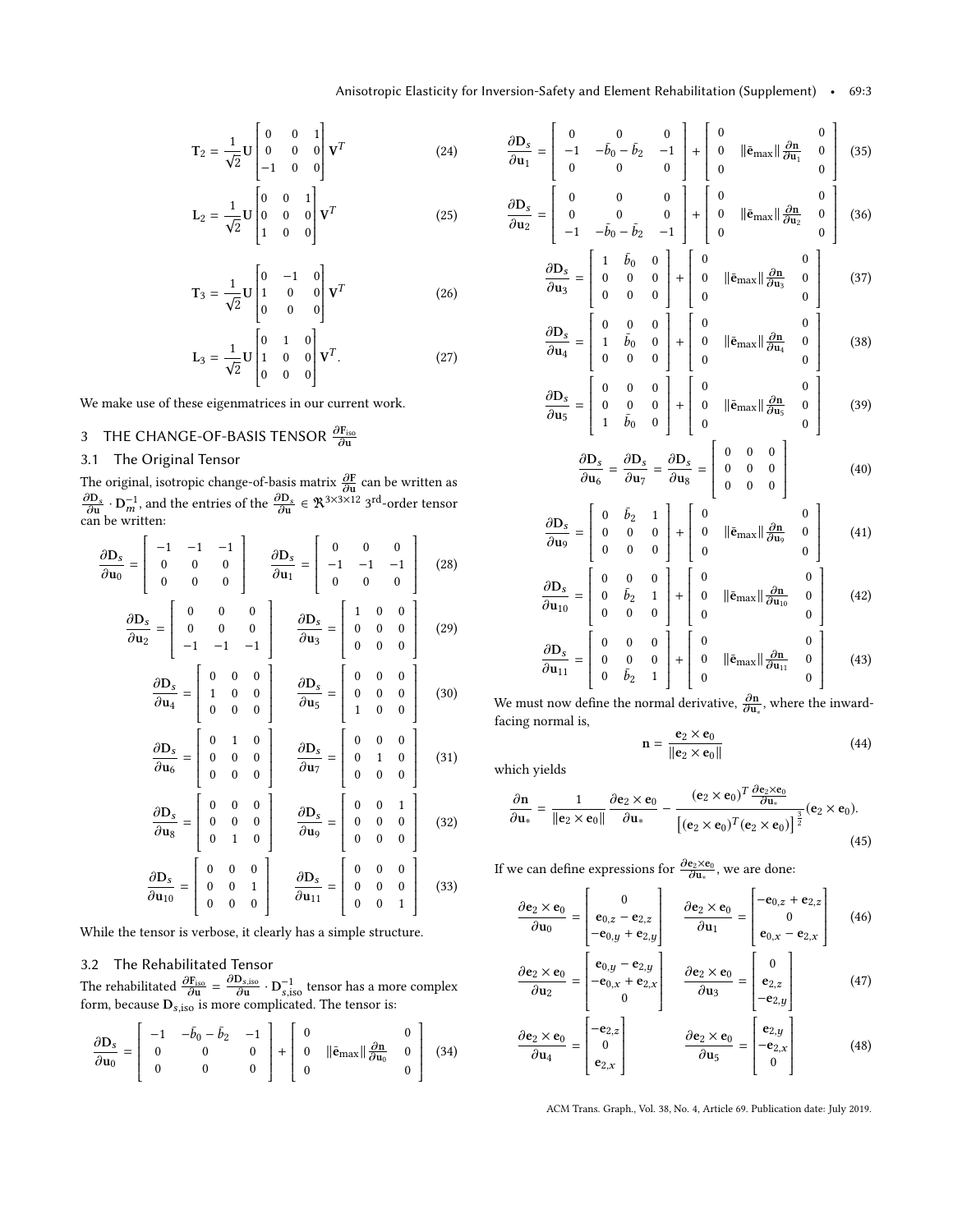$$
\frac{\partial \mathbf{e}_2 \times \mathbf{e}_0}{\partial \mathbf{u}_6} = \frac{\partial \mathbf{e}_2 \times \mathbf{e}_0}{\partial \mathbf{u}_7} = \frac{\partial \mathbf{e}_2 \times \mathbf{e}_0}{\partial \mathbf{u}_8} = \begin{bmatrix} 0 \\ 0 \\ 0 \end{bmatrix}
$$
(49)

Ī

Ī

$$
\frac{\partial \mathbf{e}_2 \times \mathbf{e}_0}{\partial \mathbf{u}_9} = \begin{bmatrix} 0 \\ -\mathbf{e}_{0,z} \\ \mathbf{e}_{0,y} \end{bmatrix} \quad \frac{\partial \mathbf{e}_2 \times \mathbf{e}_0}{\partial \mathbf{u}_{10}} = \begin{bmatrix} \mathbf{e}_{0,z} \\ 0 \\ -\mathbf{e}_{0,x} \end{bmatrix} \quad \frac{\partial \mathbf{e}_2 \times \mathbf{e}_0}{\partial \mathbf{u}_{11}} = \begin{bmatrix} -\mathbf{e}_{0,y} \\ \mathbf{e}_{0,x} \\ 0 \end{bmatrix}.
$$
\n(50)

Above,  $\mathbf{e}_{0,\{x,y,z\}}$  respectively denote the x, y and z components of the  $\mathbf{e}_0$  vector. the  $e_0$  vector.

### 3.3 [Iben](#page-5-5) [\[2007\]](#page-5-5) Approximation

The Moore-Penrose pseudo-inverse described by [Iben](#page-5-5) [\[2007\]](#page-5-5),  $\frac{\partial F}{\partial u} = \frac{\partial D_s}{\partial u} \mathbf{n}^{\dagger}$  is conjugated to the  $\partial D_s$ .  $\frac{\partial \mathbf{D_s}}{\partial \mathbf{u}} \mathbf{D}_m^{\dagger}$ , is equivalent to the  $\frac{\partial \mathbf{D_s}}{\partial \mathbf{u}}$ :

$$
\frac{\partial \mathbf{D}_s}{\partial \mathbf{u}_0} = \begin{bmatrix} -1 & 0 & -1 \\ 0 & 0 & 0 \\ 0 & 0 & 0 \end{bmatrix} \quad \frac{\partial \mathbf{D}_s}{\partial \mathbf{u}_1} = \begin{bmatrix} 0 & 0 & 0 \\ -1 & 0 & -1 \\ 0 & 0 & 0 \end{bmatrix}
$$
(51)  

$$
\frac{\partial \mathbf{D}_s}{\partial \mathbf{u}_2} = \begin{bmatrix} 0 & 0 & 0 \\ 0 & 0 & 0 \\ -1 & 0 & -1 \end{bmatrix} \quad \frac{\partial \mathbf{D}_s}{\partial \mathbf{u}_3} = \begin{bmatrix} 1 & 0 & 0 \\ 0 & 0 & 0 \\ 0 & 0 & 0 \end{bmatrix}
$$
(52)  

$$
\mathbf{D}_s = \begin{bmatrix} 0 & 0 & 0 \\ 0 & 0 & 0 \end{bmatrix} \quad \mathbf{D}_s = \begin{bmatrix} 0 & 0 & 0 \\ 0 & 0 & 0 \\ 0 & 0 & 0 \end{bmatrix}
$$

$$
\frac{\partial \mathbf{D}_s}{\partial \mathbf{u}_4} = \begin{bmatrix} 0 & 0 & 0 \\ 1 & 0 & 0 \\ 0 & 0 & 0 \end{bmatrix} \qquad \frac{\partial \mathbf{D}_s}{\partial \mathbf{u}_5} = \begin{bmatrix} 0 & 0 & 0 \\ 0 & 0 & 0 \\ 1 & 0 & 0 \end{bmatrix}
$$
(53)

$$
\frac{\partial \mathbf{D}_s}{\partial \mathbf{u}_6} = \frac{\partial \mathbf{D}_s}{\partial \mathbf{u}_7} = \frac{\partial \mathbf{D}_s}{\partial \mathbf{u}_8} = \begin{bmatrix} 0 & 0 & 0 \\ 0 & 0 & 0 \\ 0 & 0 & 0 \end{bmatrix}
$$
(54)

$$
\frac{\partial \mathbf{D}_s}{\partial \mathbf{u}_9} = \begin{bmatrix} 0 & 0 & 1 \\ 0 & 0 & 0 \\ 0 & 0 & 0 \end{bmatrix} \qquad \frac{\partial \mathbf{D}_s}{\partial \mathbf{u}_{10}} = \begin{bmatrix} 0 & 0 & 0 \\ 0 & 0 & 1 \\ 0 & 0 & 0 \end{bmatrix}
$$
(55)
$$
\frac{\partial \mathbf{D}_s}{\partial \mathbf{u}_{11}} = \begin{bmatrix} 0 & 0 & 0 \\ 0 & 0 & 0 \\ 0 & 0 & 1 \end{bmatrix}
$$
(56)

Similar to the rehabilitated tensor,  $\frac{\partial D_s}{\partial u_6}, \frac{\partial D_s}{\partial u_7}, \frac{\partial D_s}{\partial u_8}$  are zeroed out, but the middle columns in  $\frac{\partial \mathbf{D}_s}{\partial \mathbf{u}_0}$ ,  $\frac{\partial \mathbf{D}_s}{\partial \mathbf{u}_1}$  and  $\frac{\partial \mathbf{D}_s}{\partial \mathbf{u}_2}$  are as well. Interestingly, if we add back the middle columns back to  $\frac{\partial D_s}{\partial u_0}$ ,  $\frac{\partial D_s}{\partial u_1}$ , and  $\frac{\partial D_s}{\partial u_2}$  $\frac{\partial D_s}{\partial u_2}$  and apply this simpler tensor in lieu of the one from [§3.2,](#page-2-0) the  $\partial u_2$  and apply this simpler tensor in hed of the one from §9.2, the resulting forces approximate the exact result quite closely. In practice, we found this to be an excellent approximation of the exact tensor.

#### 4 REHABILITATING TWO DEGENERATE DIRECTIONS

Elements with two degenerate directions, e.g. a 3D tetrahedron that has collapsed into a needle, can be addressed using an approach similar to one degenerate direction. Whereas before we assumed that only  $\bar{e}_1$  was degenerate, we now assume that  $\bar{e}_2$  is as well. The  $\bar{\mathbf{e}}_0$  is now the only remaining "good" direction.

ACM Trans. Graph., Vol. 38, No. 4, Article 69. Publication date: July 2019.

### 4.1 Building An Orthogonal Basis

The most significant difference is that the degeneracies now span an arbitrary plane, so must select two directions within the plane. We build a direction orthogonal  $\bar{\mathbf{e}}_0$  using a matrix O, i.e. O $\bar{\mathbf{e}}_0$ , where O can be any of the  $T_x$ ,  $T_y$  or  $T_z$  twist matrices from the main document. The third direction then follows as the new normal  $\bar{\mathbf{n}} = \frac{\mathbf{O}\bar{\mathbf{e}}_0 \times \bar{\mathbf{e}}_0}{\|\mathbf{O}\bar{\mathbf{e}}_0 \times \bar{\mathbf{e}}_0\|}$ . We can then construct a new version of  $\mathbf{D}_{m, \text{iso}}$ :

$$
\mathbf{D}_{m,\text{iso}} = \begin{bmatrix} \bar{\mathbf{e}}_0 & \hat{\mathbf{e}}_1 & \hat{\mathbf{e}}_2 \end{bmatrix}
$$
 (57)

$$
= \begin{vmatrix} \overline{\mathbf{e}}_0 & \overline{b}_{01}\overline{\mathbf{e}}_0 + ||\overline{\mathbf{e}}_0||\overline{\mathbf{n}} & \left(\overline{b}_{02}\mathbf{I} + ||\overline{\mathbf{e}}_0||\mathbf{O}\right)\overline{\mathbf{e}}_0 \end{vmatrix}
$$
 (58)

 $\mathbf{1}$ 

Í

where  $\bar{b}_{01} = \frac{\bar{\mathbf{e}}_1 \cdot \bar{\mathbf{e}}_0}{\|\mathbf{e}_0\|_2^2}$  and  $\bar{b}_{02} = \frac{\bar{\mathbf{e}}_2 \cdot \bar{\mathbf{e}}_0}{\|\mathbf{e}_0\|_2^2}$  are the normalized pro  $\frac{\bar{\mathbf{e}}_1 \cdot \bar{\mathbf{e}}_0}{\|\mathbf{e}_0\|_2^2}$  and  $\bar{b}_{02} = \frac{\bar{\mathbf{e}}_2 \cdot \bar{\mathbf{e}}_0}{\|\mathbf{e}_0\|_2^2}$  $\frac{\mathbf{e}_2 \cdot \mathbf{e}_0}{\|\mathbf{e}_0\|_2^2}$  are the normalized projections onto  $\bar{\mathbf{e}}_0$ . Under deformation,  $\mathbf{n} = \frac{\mathbf{e}_0 \times \mathbf{O} \mathbf{e}_0}{\|\mathbf{e}_0 \times \mathbf{O} \mathbf{e}_0\|}$ , and  $\mathbf{D}_{s,iso}$  becomes:

$$
\mathbf{D}_{s,\text{iso}} = \begin{bmatrix} \mathbf{e}_0 & \bar{b}_{01}\mathbf{e}_0 + ||\bar{\mathbf{e}}_0||\mathbf{n} & (\bar{b}_{02}\mathbf{I} + ||\bar{\mathbf{e}}_0||\mathbf{O})\mathbf{e}_0 \end{bmatrix} . \tag{59}
$$

### 4.2 The Change-of-Basis Tensor

Ì

Ì

A rehabilitated  $\frac{\partial D_{s,iso}}{\partial u}$  must now be constructed again for the change-<br>of-basis tensor  $\frac{\partial F_{iso}}{\partial u}$ . Whereas three matrices,  $\frac{\partial D_s}{\partial u_{0...}}$ , were zeroed<br>out in the case of one degenerate direction, six matrice out in the case of one degenerate direction, six matrices are zeroed for two degenerate directions:  $\frac{\partial \mathbf{D}_s}{\partial \mathbf{u}_{6...11}}$ . The other six matrices are:

$$
\frac{\partial \mathbf{D}_s}{\partial \mathbf{u}_0} = \begin{bmatrix} -1 & -\bar{b}_{01} & -\bar{b}_{02} - ||\bar{\mathbf{e}}_0|| \\ 0 & 0 & 0 \\ 0 & 0 & 0 \end{bmatrix} + \begin{bmatrix} 0 & 0 \\ 0 & ||\bar{\mathbf{e}}_0|| \frac{\partial \mathbf{n}}{\partial \mathbf{u}_0} & 0 \\ 0 & 0 & 0 \end{bmatrix}
$$
(60)

$$
\frac{\partial \mathbf{D}_s}{\partial \mathbf{u}_1} = \begin{bmatrix} 0 & 0 & 0 \\ -1 & -\bar{b}_{01} & -\bar{b}_{02} - ||\bar{\mathbf{e}}_0|| \\ 0 & 0 & 0 \end{bmatrix} + \begin{bmatrix} 0 & 0 \\ 0 & ||\bar{\mathbf{e}}_0|| \frac{\partial \mathbf{n}}{\partial \mathbf{u}_1} & 0 \\ 0 & 0 & 0 \end{bmatrix}
$$
(61)

$$
\frac{\partial \mathbf{D}_s}{\partial \mathbf{u}_2} = \begin{bmatrix} 0 & 0 & 0 \\ 0 & 0 & 0 \\ -1 & -\bar{b}_{01} & -\bar{b}_{02} - ||\bar{\mathbf{e}}_0|| \end{bmatrix} + \begin{bmatrix} 0 & 0 \\ 0 & ||\bar{\mathbf{e}}_0|| \frac{\partial \mathbf{n}}{\partial \mathbf{u}_2} & 0 \\ 0 & 0 & 0 \end{bmatrix}
$$
(62)

$$
\frac{\partial \mathbf{D}_{s}}{\partial \mathbf{u}_{3}} = \begin{bmatrix} 1 & \bar{b}_{01} & \bar{b}_{02} + ||\bar{\mathbf{e}}_{0}|| \\ 0 & 0 & 0 \\ 0 & 0 & 0 \end{bmatrix} + \begin{bmatrix} 0 & 0 \\ 0 & ||\bar{\mathbf{e}}_{0}|| \frac{\partial \mathbf{n}}{\partial \mathbf{u}_{3}} & 0 \\ 0 & 0 & 0 \end{bmatrix} \quad (63)
$$
\n
$$
\frac{\partial \mathbf{D}_{s}}{\partial \mathbf{u}_{4}} = \begin{bmatrix} 0 & 0 & 0 \\ 1 & \bar{b}_{01} & \bar{b}_{02} + ||\bar{\mathbf{e}}_{0}|| \\ 0 & 0 & 0 \end{bmatrix} + \begin{bmatrix} 0 & ||\bar{\mathbf{e}}_{0}|| \frac{\partial \mathbf{n}}{\partial \mathbf{u}_{4}} & 0 \\ 0 & ||\bar{\mathbf{e}}_{0}|| \frac{\partial \mathbf{n}}{\partial \mathbf{u}_{4}} & 0 \\ 0 & 0 & 0 \end{bmatrix} \quad (64)
$$
\n
$$
\frac{\partial \mathbf{D}_{s}}{\partial \mathbf{u}_{5}} = \begin{bmatrix} 0 & 0 & 0 \\ 0 & 0 & 0 \\ 1 & \bar{b}_{01} & \bar{b}_{02} + ||\bar{\mathbf{e}}_{0}|| \end{bmatrix} + \begin{bmatrix} 0 & ||\bar{\mathbf{e}}_{0}|| \frac{\partial \mathbf{n}}{\partial \mathbf{u}_{5}} & 0 \\ 0 & ||\bar{\mathbf{e}}_{0}|| \frac{\partial \mathbf{n}}{\partial \mathbf{u}_{5}} & 0 \\ 0 & 0 & 0 \end{bmatrix} \quad (65)
$$

Í

Ì

Í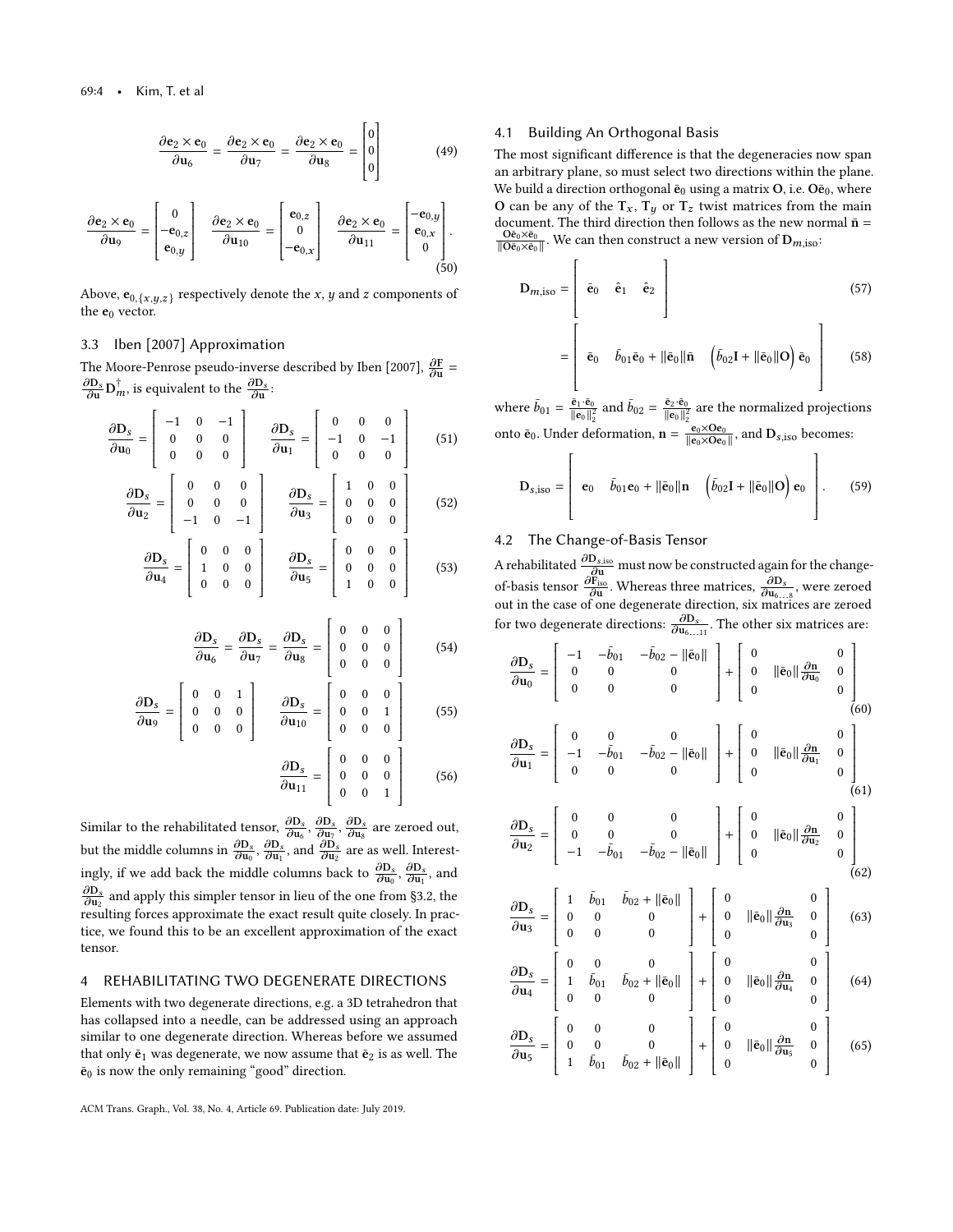We must again compute a normal derivative for this case, which takes the form:

$$
\frac{\partial \mathbf{n}}{\partial \mathbf{u}_{*}} = \frac{1}{\|\mathbf{O}\mathbf{e}_{0} \times \mathbf{e}_{0}\|} \frac{\partial \mathbf{O}\mathbf{e}_{0} \times \mathbf{e}_{0}}{\partial \mathbf{u}_{*}} - \frac{(\mathbf{O}\mathbf{e}_{0} \times \mathbf{e}_{0})^{T} \frac{\partial \mathbf{O}\mathbf{e}_{0} \times \mathbf{e}_{0}}{\partial \mathbf{u}_{*}}}{\left[(\mathbf{O}\mathbf{e}_{0} \times \mathbf{e}_{0})^{T} (\mathbf{O}\mathbf{e}_{0} \times \mathbf{e}_{0})\right]^{\frac{3}{2}}} (\mathbf{O}\mathbf{e}_{0} \times \mathbf{e}_{0}).
$$
\n(66)

We could then define  $\frac{\partial \mathbf{O}\mathbf{e}_0 \times \mathbf{e}_0}{\partial \mathbf{u}_*}$ , but more useful expressions are  $\begin{bmatrix} 0 & 1 & 0 \\ -1 & 0 & 0 \end{bmatrix}$ 

obtained for specific **O**. When **O** = 
$$
\begin{bmatrix} -1 & 0 & 0 \\ 0 & 0 & 0 \end{bmatrix}
$$
, the vectors are:

$$
\frac{\partial \mathbf{O} \mathbf{e}_0 \times \mathbf{e}_0}{\partial \mathbf{u}_0} = -\frac{\partial \mathbf{O} \mathbf{e}_0 \times \mathbf{e}_0}{\partial \mathbf{u}_3} = \begin{bmatrix} -\mathbf{e}_{0,z} \\ 0 \\ 2\mathbf{e}_{0,x} \end{bmatrix}
$$
(67)

$$
\frac{\partial \mathbf{O} \mathbf{e}_0 \times \mathbf{e}_0}{\partial \mathbf{u}_1} = -\frac{\partial \mathbf{O} \mathbf{e}_0 \times \mathbf{e}_0}{\partial \mathbf{u}_4} = \begin{bmatrix} 0 \\ -\mathbf{e}_{0,z} \\ 2\mathbf{e}_{0,y} \end{bmatrix}
$$
(68)

$$
\frac{\partial \mathbf{O} \mathbf{e}_0 \times \mathbf{e}_0}{\partial \mathbf{u}_2} = -\frac{\partial \mathbf{O} \mathbf{e}_0 \times \mathbf{e}_0}{\partial \mathbf{u}_5} = \begin{bmatrix} -\mathbf{e}_{0,x} \\ -\mathbf{e}_{0,y} \\ 0 \end{bmatrix}
$$
(69)

Ī

Ī

For  $O =$  $\begin{array}{c} \begin{array}{c} \begin{array}{c} \begin{array}{c} \end{array}\\ \end{array} \end{array} \end{array}$ Ī  $\begin{matrix} 0 & 0 \\ 0 & -1 \end{matrix}$  $\begin{bmatrix} -1 \\ 0 \end{bmatrix}$  $\overline{1}$ l ł l l I  $\overline{1}$ Ī , they are:

$$
\frac{\partial \mathbf{O} \mathbf{e}_0 \times \mathbf{e}_0}{\partial \mathbf{u}_0} = -\frac{\partial \mathbf{O} \mathbf{e}_0 \times \mathbf{e}_0}{\partial \mathbf{u}_3} = \begin{bmatrix} 0 \\ -\mathbf{e}_{0,y} \\ -\mathbf{e}_{0,z} \end{bmatrix}
$$
(70)

$$
\frac{\partial \mathbf{O} \mathbf{e}_0 \times \mathbf{e}_0}{\partial \mathbf{u}_1} = -\frac{\partial \mathbf{O} \mathbf{e}_0 \times \mathbf{e}_0}{\partial \mathbf{u}_4} = \begin{bmatrix} 2\mathbf{e}_{0,y} \\ -\mathbf{e}_{0,x} \\ 0 \end{bmatrix}
$$
(71)

$$
\frac{\partial \mathbf{O} \mathbf{e}_0 \times \mathbf{e}_0}{\partial \mathbf{u}_2} = -\frac{\partial \mathbf{O} \mathbf{e}_0 \times \mathbf{e}_0}{\partial \mathbf{u}_5} = \begin{bmatrix} 2\mathbf{e}_{0,z} \\ 0 \\ -\mathbf{e}_{0,x} \end{bmatrix}
$$
(72)

Ì

Í

Finally, when 
$$
O = \begin{bmatrix} 0 & 0 & 1 \\ 0 & 0 & 0 \\ -1 & 0 & 0 \end{bmatrix}
$$
:

Ī

$$
\frac{\partial \mathbf{O} \mathbf{e}_0 \times \mathbf{e}_0}{\partial \mathbf{u}_0} = -\frac{\partial \mathbf{O} \mathbf{e}_0 \times \mathbf{e}_0}{\partial \mathbf{u}_3} = \begin{bmatrix} -\mathbf{e}_{0,y} \\ 2\mathbf{e}_{0,x} \\ 0 \end{bmatrix}
$$
(73)

Ī

$$
\frac{\partial \mathbf{O} \mathbf{e}_0 \times \mathbf{e}_0}{\partial \mathbf{u}_1} = -\frac{\partial \mathbf{O} \mathbf{e}_0 \times \mathbf{e}_0}{\partial \mathbf{u}_4} = \begin{bmatrix} -\mathbf{e}_{0,x} \\ 0 \\ -\mathbf{e}_{0,z} \end{bmatrix}
$$
(74)

$$
\frac{\partial \mathbf{O} \mathbf{e}_0 \times \mathbf{e}_0}{\partial \mathbf{u}_2} = -\frac{\partial \mathbf{O} \mathbf{e}_0 \times \mathbf{e}_0}{\partial \mathbf{u}_5} = \begin{bmatrix} 0 \\ 2\mathbf{e}_{0,z} \\ -\mathbf{e}_{0,y} \end{bmatrix}
$$
(75)

Ī

Ī

<span id="page-4-0"></span>





Condition Number, Single Bad Element, 2X Stretch



Condition Number, Row of Bad Elements, 2X Stretch



Fig. 1. We ruin the Knupp score of a varying number of tets in a mesh, both at rest, and when the mesh has been stretched by a factor of 2X, so that the configuration is far from equilibrium. The condition number of a mesh degrades at the same exponential rate under all these scenarios.

ACM Trans. Graph., Vol. 38, No. 4, Article 69. Publication date: July 2019.